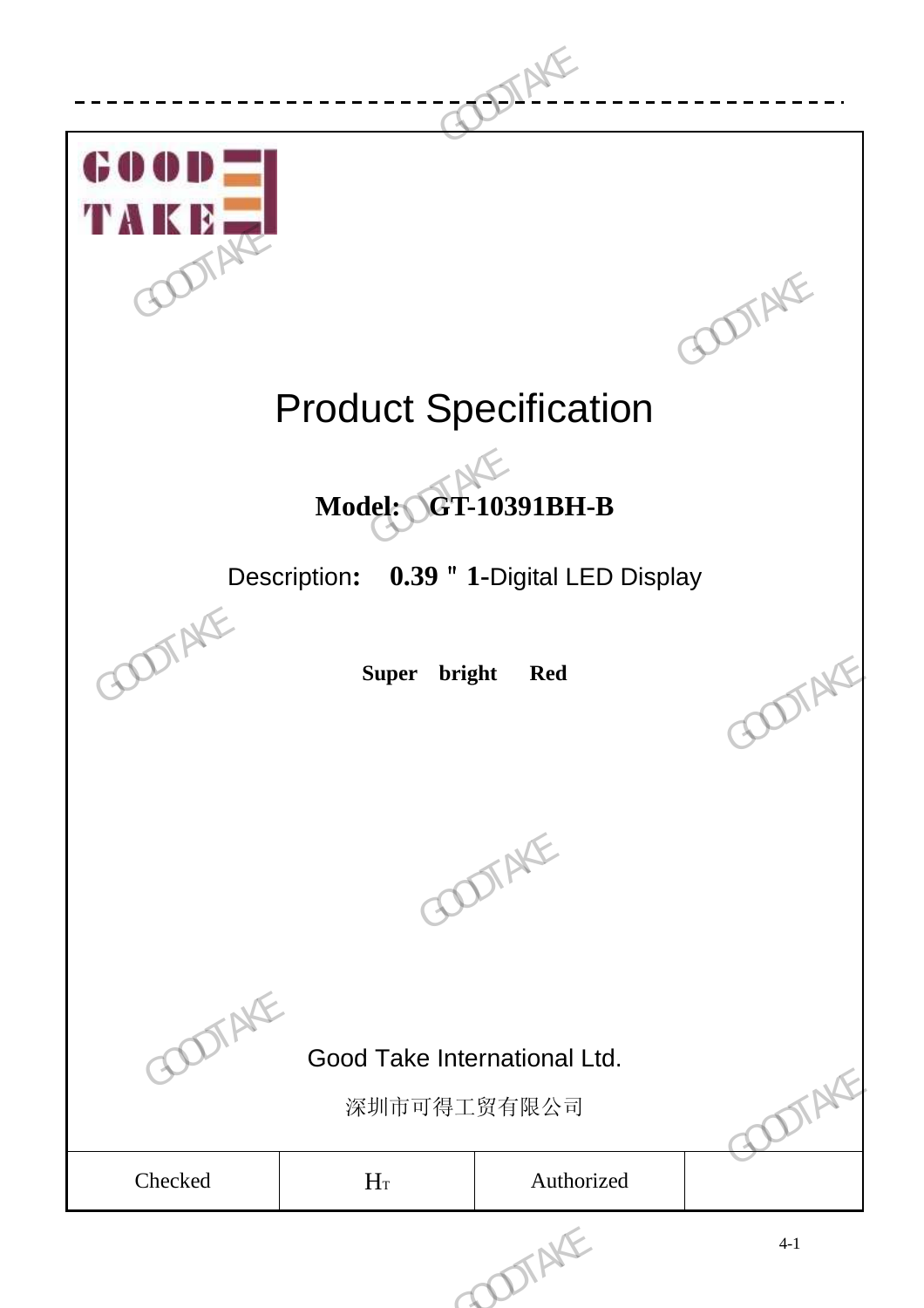

COOTAKE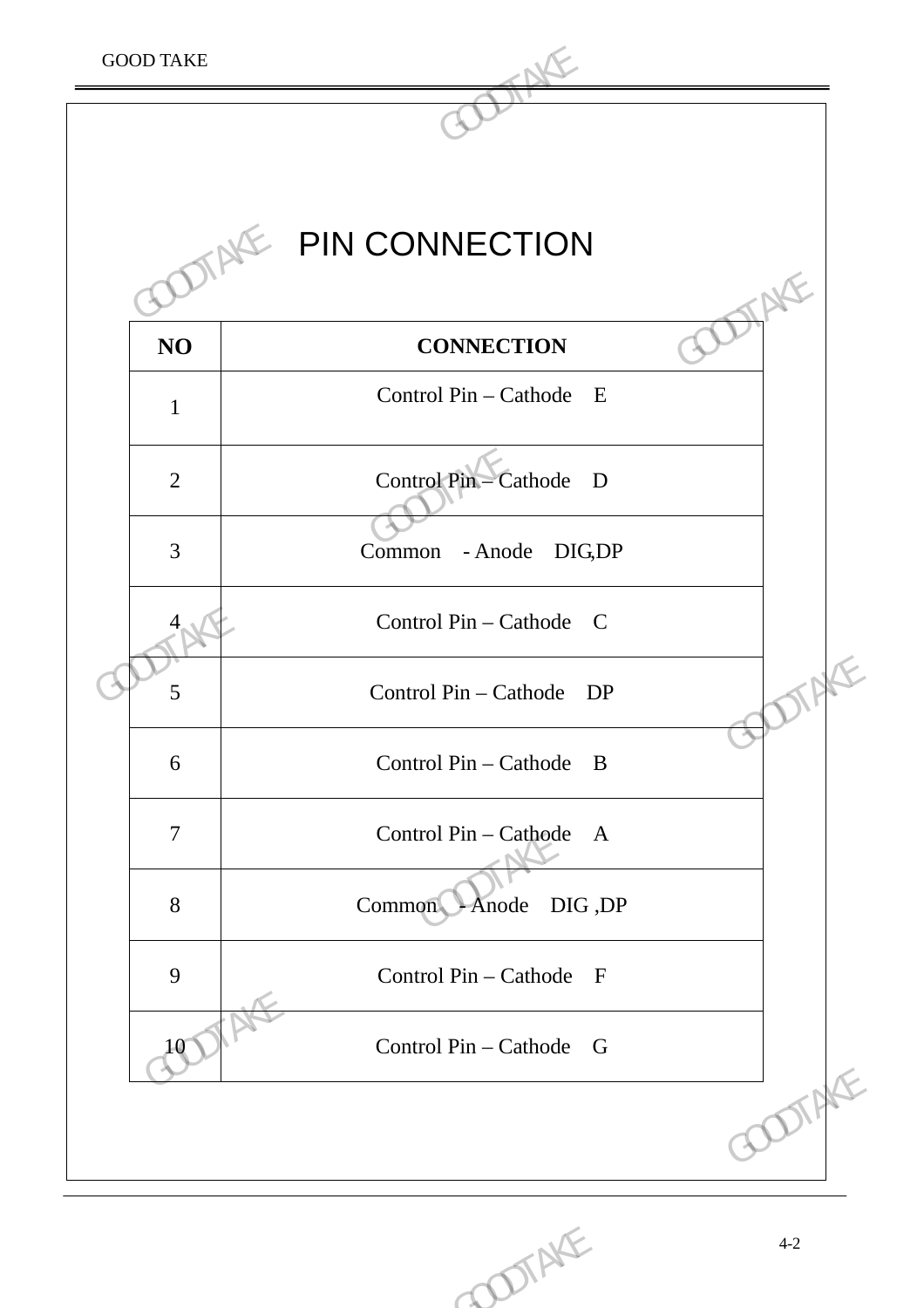### **GT-10391BH-B**

#### **1. Features**

- **Figh brightness & High reliability High stability**<br>Low power consumption I.C. Consistency
	-
- Low power consumption
- 
- Display Encapsulation mode: Epoxy-filled、black surface & White diffused segments • LED color : Super bright RED

### **2**.**Outline dimensions:**